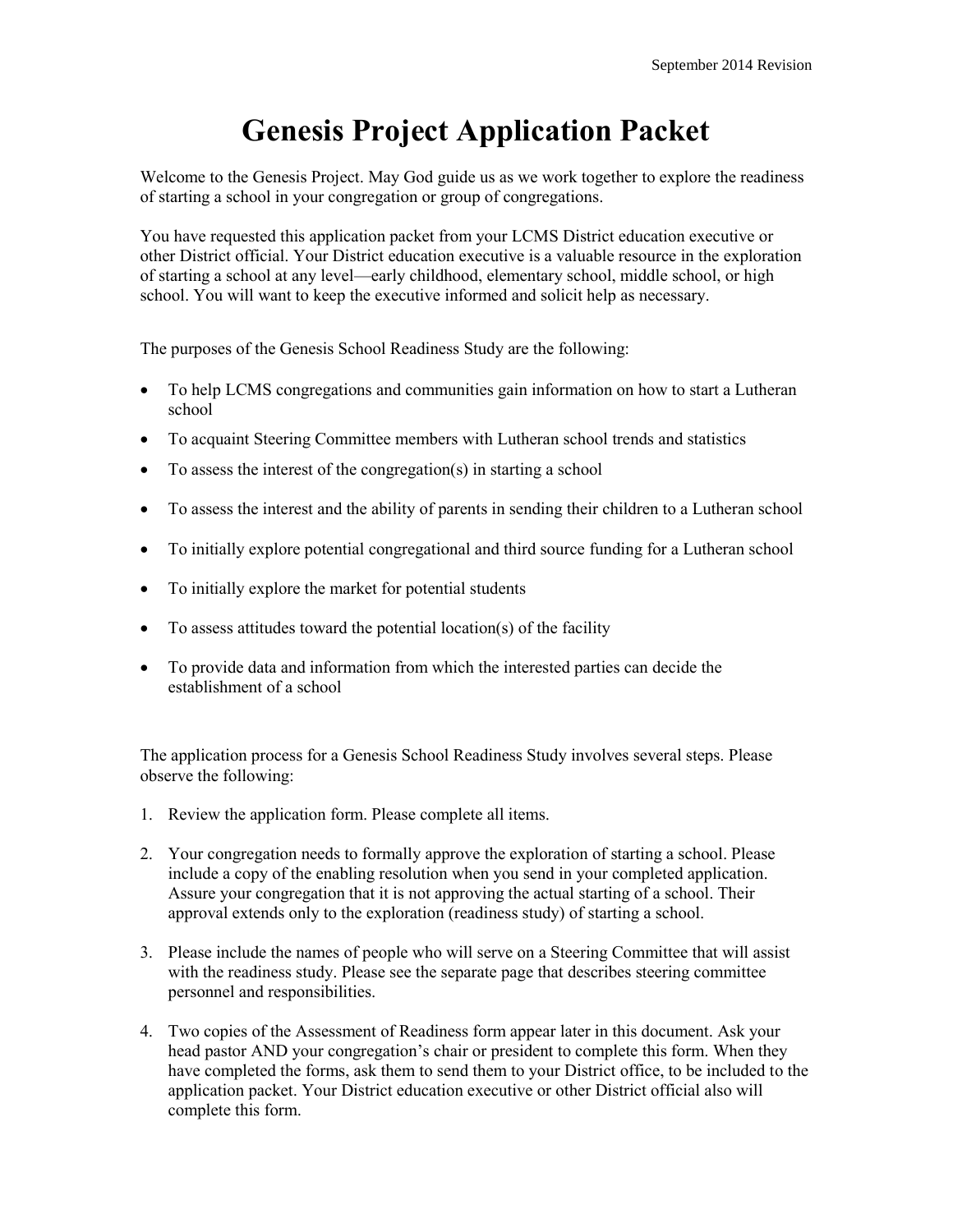- 5. When you have completed the application form and enlisted and recorded the names of the Steering Committee, send this information back to your District executive. **You will need to enclose payment of an application fee, which is \$500 made payable to LCMS School Ministry.** This fee will be returned if your application does not result in the granting of a study. Once a study has been granted, the application fee is not refundable. The District executive will sign the application and forward all forms to the LCMS School Ministry office, 1333 S. Kirkwood Rd., St. Louis, MO 63122.
- 6. Genesis management will inform the primary contact person of the assignment of a Genesis consultant. This consultant will make up to four visits, normally covering up to six days as part of the study process. Studies may be terminated at any point in the process when the consultant judges insufficient readiness to start a school.
- **7. Congregations are required to bear all costs associated with Genesis consultations. The application fee (\$500) accompanies the completed application and is sent to the School Ministry office. The demographic study may be contracted independently and associated costs are paid to the organization completing the study. A daily consultant's fee (\$300 per day), plus all expenses associated with travel and room and board are paid directly to the consultant. An honorarium (\$100) is also paid to the consultant's school whenever applicable.**
- 8. The Genesis School Readiness Study conclusions may recommend additional, more detailed feasibility studies, such as a market study or detailed ministry plan. These studies are best done by professional organizations or consultants. Should such outside sources be used, the congregation assumes the cost of those specific services.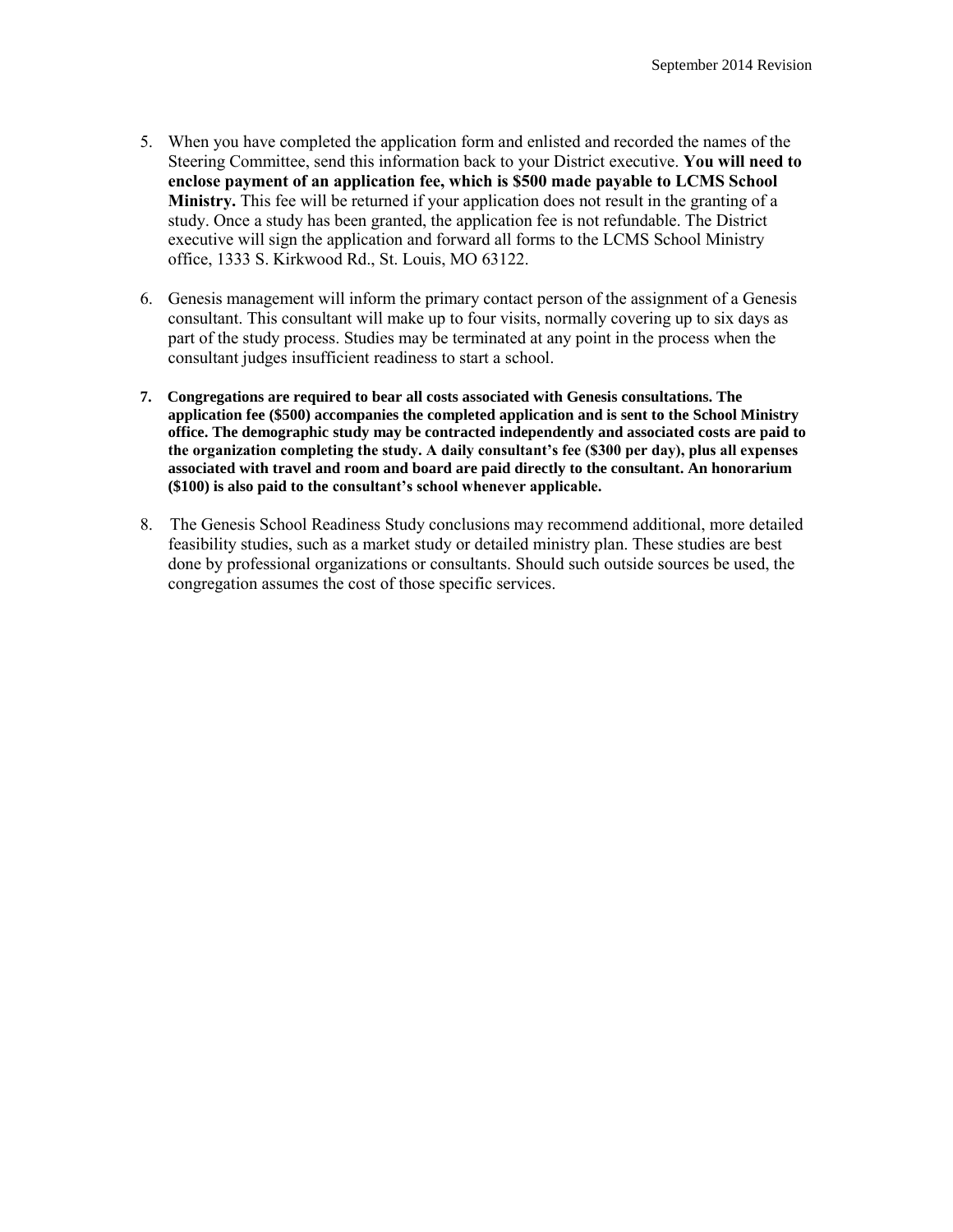## The Steering Committee

#### **Who Should Serve on the Steering Committee?**

Steering committees should be eight to twelve individuals characterized by ...

- Love for God's young people
- Commitment to Lutheran education
- Leadership in the congregation and/or community

The steering committee should include a mix of potential users and supporters of the school:

- Congregation and community leaders
- Called staff (such as pastor, DCE, etc.
- District leaders
- Parents (young and old)
- Other people of influence and affluence

#### **Steering Committee Responsibilities**

Steering committee members will be busy throughout the Genesis process. With the guidance and direction of the Genesis consultant, members are responsible for the following:

- Enlist and schedule individual interviewees and focus group participants
- Supply geographical information so the Genesis consultant can order the demographic study
- Gather and report information about local schools, both nonpublic and public
- Develop preliminary data for the Case for Support
- Distribute, collect, and record survey data
- Create a basic, trial business plan of anticipated operational costs and income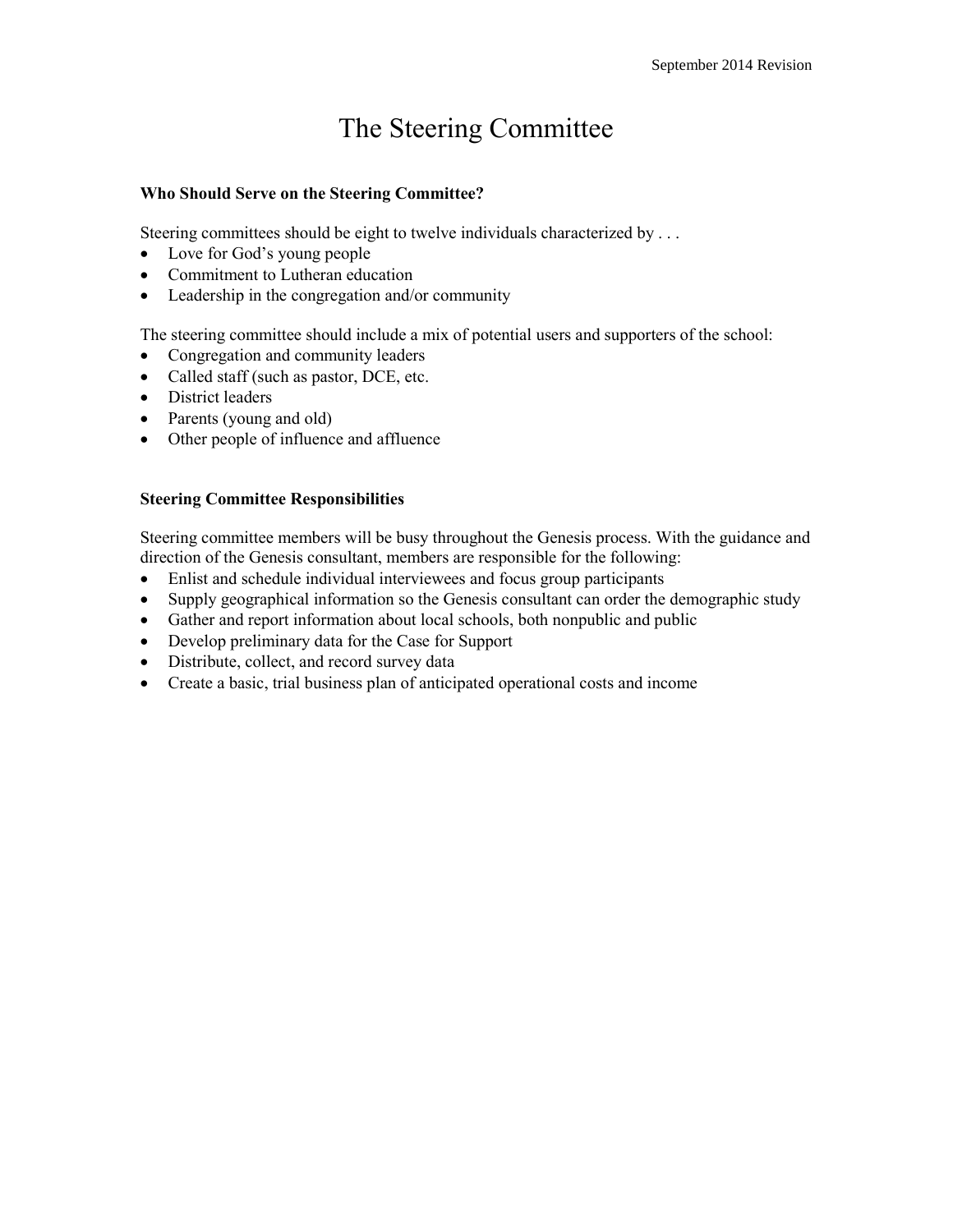### **Application for School Readiness Study GENESIS PROJECT**

**LCMS** Congregation(s) submitting this form:

**Address\_\_\_\_\_\_\_\_\_\_\_\_\_\_\_\_\_\_\_\_\_\_\_\_\_\_\_\_\_\_\_\_\_\_\_\_\_\_\_\_\_\_\_\_\_\_\_\_\_\_\_\_\_\_\_\_\_\_\_\_\_\_\_\_\_\_\_\_\_\_\_\_**

**City/State/Zip\_\_\_\_\_\_\_\_\_\_\_\_\_\_\_\_\_\_\_\_\_\_\_\_\_\_\_\_\_\_\_\_\_\_\_\_\_\_\_\_\_\_\_\_\_\_\_\_\_\_\_\_\_\_\_\_\_\_\_\_\_\_\_\_\_\_\_**

 $\bf Telephone$ 

**Head Pastor:** 

**(For additional association churches attach a separate sheet indicating names, addresses and head pastors of congregations)**

**Type of school being considered: (grade levels you want) EC, K, 1, 2, 3, 4, 5, 6, 7, 8, 9, 10, 11, 12 (circle all levels that apply)** 

**This application presumes that the congregation has approved the exploration of starting a school? Please attach a copy of the resolution(s).**

**This application presumes that the congregation(s) approved the appointment of a steering committee to explore the readiness/feasibility of starting a school. Please attach names of steering committee members. (If this application is NOT from a congregation or group of congregations, please explain.)**

**The congregation currently supports the following areas of Christian education: (For multiple congregations, please attach data information for each)**

| <b>Sunday School</b>     |
|--------------------------|
| VBS                      |
| <b>Week Day School</b>   |
| <b>Child Care</b>        |
| <b>Early Childhood</b>   |
| <b>Elementary School</b> |
| <b>Middle School</b>     |
| <b>High School</b>       |
| Other:                   |

**On a separate sheet, please briefly describe the primary reason(s) behind your desire to start a school.**

**Please remit \$500 to LCMS-School Ministry, Genesis Project, 1333 S Kirkwood Rd, St Louis MO 63122 along with application**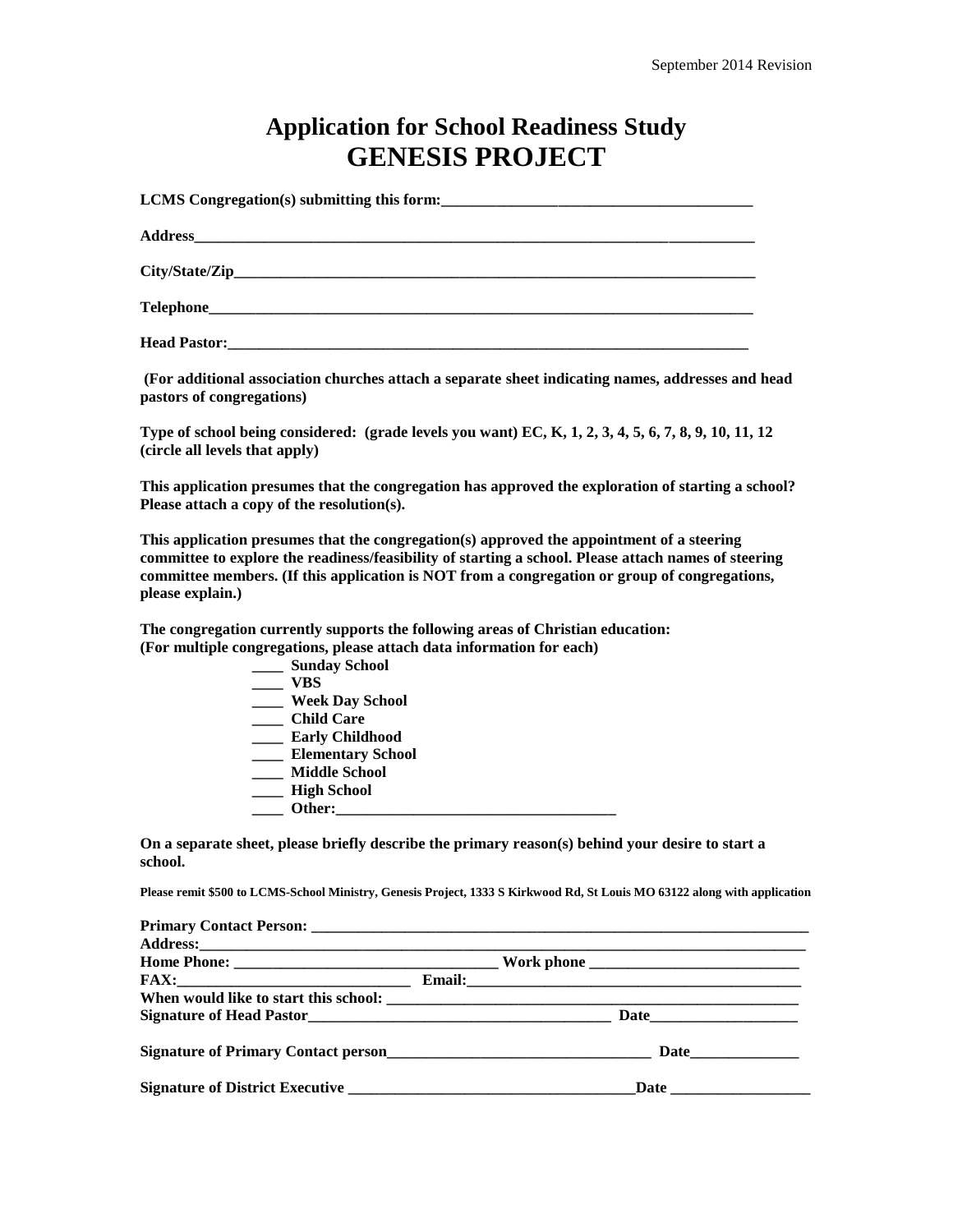#### **Only Early Childhood Program Applicants Complete This Page**

- **Please circle the ages that apply: 3 4**
- **What type of early childhood program do you desire?**
	- **\_\_\_\_\_ Child-care only**
	- **\_\_\_\_\_ Instructional program integrated with child-care**
	- **\_\_\_\_\_ Instructional program only**
- **3. Would you consider adding kindergarten and grades later? Yes No**
- **4. Do you desire a certified early childhood administrator to run your program? Yes No**
- **5. Briefly describe the instructional program you envision for your program:**

**6. Briefly describe the role outreach will play in this new ministry.**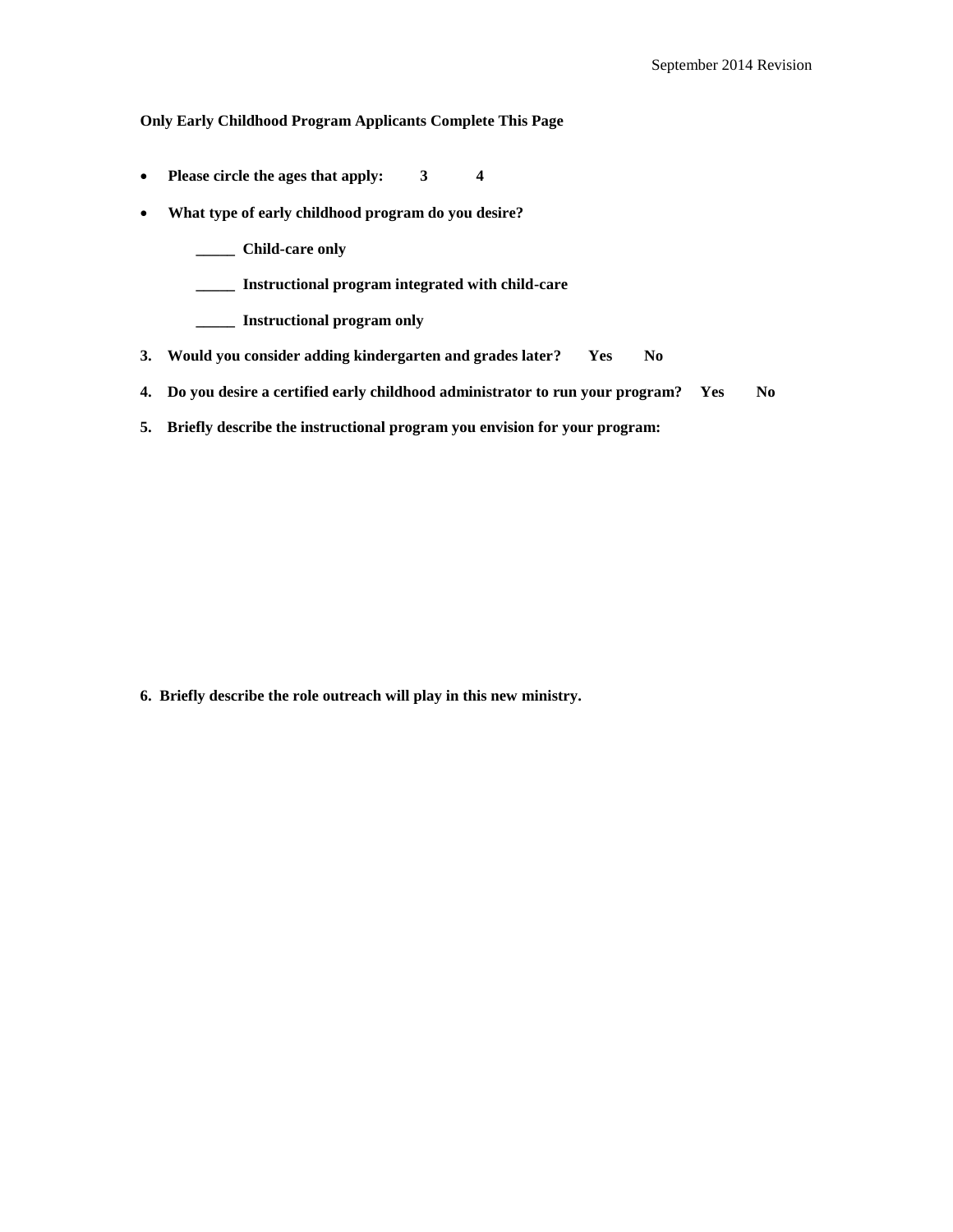### **Head Pastor's Assessment of School Readiness**

On a scale of 1–10, rank (circle) your assessment of the congregation(s) in each of the following areas. (1 is low, and 10 is high)

| <b>Commitment of pastor to Lutheran schools</b><br>Optional comments:                     |  |  |  |  | 1 2 3 4 5 6 7 8 9 10 |  |
|-------------------------------------------------------------------------------------------|--|--|--|--|----------------------|--|
| Lay leadership strength<br>optional comments:                                             |  |  |  |  | 1 2 3 4 5 6 7 8 9 10 |  |
| Congregation's vision for outreach through<br>a new school ministry<br>optional comments: |  |  |  |  | 1 2 3 4 5 6 7 8 9 10 |  |
| Congregation's stewardship capability<br>optional comments:                               |  |  |  |  | 1 2 3 4 5 6 7 8 9 10 |  |
| Congregation's ability to follow through<br>on new undertakings<br>optional comments:     |  |  |  |  | 1 2 3 4 5 6 7 8 9 10 |  |
| Availability of children in congregation<br>optional comments:                            |  |  |  |  | 1 2 3 4 5 6 7 8 9 10 |  |
| Availability of children in community<br>optional comments:                               |  |  |  |  | 1 2 3 4 5 6 7 8 9 10 |  |
| Overall potential for Lutheran school start-up 12345678910<br>optional comments:          |  |  |  |  |                      |  |
|                                                                                           |  |  |  |  | Date:                |  |
|                                                                                           |  |  |  |  |                      |  |
| <b>Additional Comments:</b>                                                               |  |  |  |  |                      |  |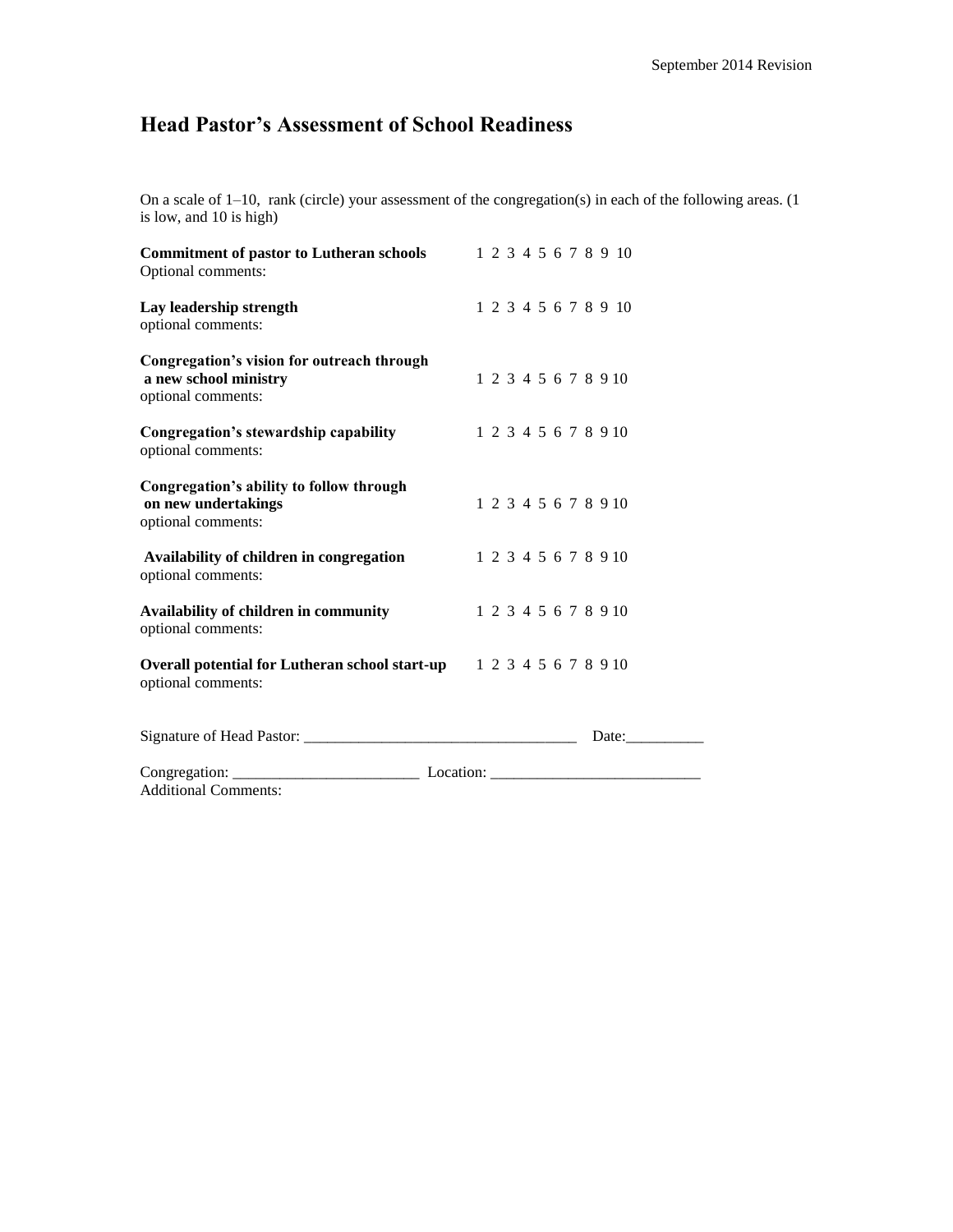### **Congregation Chair's Assessment of School Readiness**

On a scale of 1–10, rank (circle) your assessment of the congregation(s) in each of the following areas. (1 is low, and 10 is high)

| <b>Commitment of pastor to Lutheran schools</b><br>Optional comments:                     | 1 2 3 4 5 6 7 8 9 10 |  |
|-------------------------------------------------------------------------------------------|----------------------|--|
| Lay leadership strength<br>optional comments:                                             | 1 2 3 4 5 6 7 8 9 10 |  |
| Congregation's vision for outreach through<br>a new school ministry<br>optional comments: | 1 2 3 4 5 6 7 8 9 10 |  |
| Congregation's stewardship capability<br>optional comments:                               | 1 2 3 4 5 6 7 8 9 10 |  |
| Congregation's ability to follow through<br>on new undertakings<br>optional comments:     | 1 2 3 4 5 6 7 8 9 10 |  |
| Availability of children in congregation<br>optional comments:                            | 1 2 3 4 5 6 7 8 9 10 |  |
| Availability of children in community<br>optional comments:                               | 1 2 3 4 5 6 7 8 9 10 |  |
| Overall potential for Lutheran school start-up 12345678910<br>optional comments:          |                      |  |
|                                                                                           | Date:                |  |
| <b>Additional Comments:</b>                                                               |                      |  |